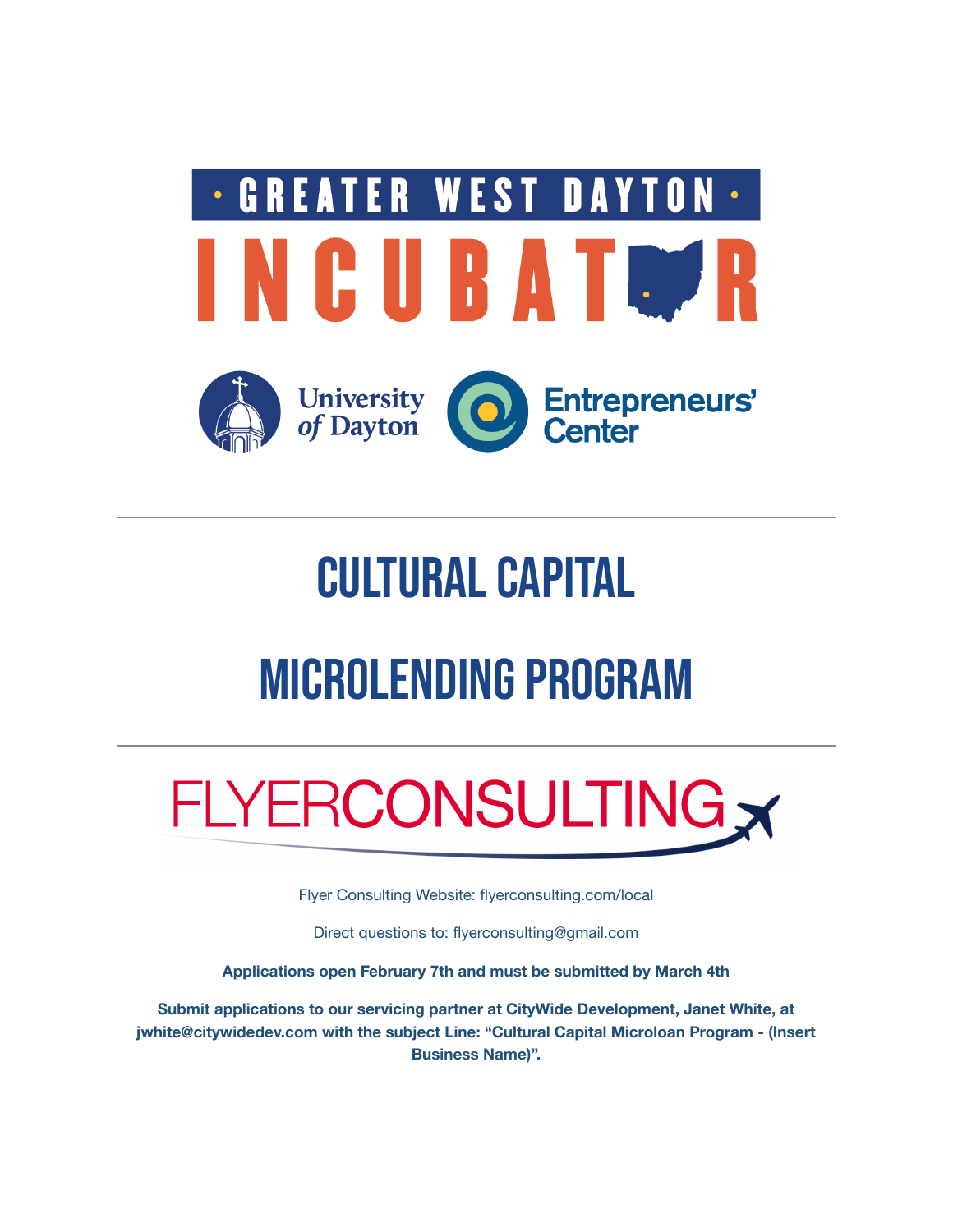# **EXECUTIVE SUMMARY**

This document encompasses the program's mission, philosophy, lending model, and application process.

## Mission

We provide capital and specialized services for businesses with a focus on championing equitable economic opportunities for historically under-resourced and marginalized business owners and entrepreneurs for the common good.

# Philosophy

Guided by the University of Dayton's Marianist values and community needs, the Cultural Capital microlending program is committed to mitigating historical power imbalances. Through Flyer Consulting and partnering financial institutions, Cultural Capital provides capital development, loan application assistance, and support services. We implement strategies that are individualized with under-resourced, underrepresented, and marginalized businesses in mind.

This is implemented through a holistic set of criteria, processes, and products that emphasize impact contributions on under-resourced entrepreneurs, innovators, and creatives. The program utilizes additional services and considerations for low-income residents, main street and lifestyle businesses, and social enterprises that advance the common good by operating in geographically disinvested areas in Greater West Dayton. Preference is also given to entrepreneurs and business owners who have participated in one of the other GWDI programs and/or services.

# Lending Model

#### APPLICANT CRITERIA

- Only businesses based in Greater Dayton and planning to create jobs and economic value in the Greater Dayton area are eligible.
- Minimum of 1 year in operation
- Must have proof of licensing and state filings
- Must submit quarterly reports of business progression and utilization of funds
- All can apply but preference will be given to:
	- Entrepreneurs who are GWDI members, have participated in other GWDI programs, and/or have received other GWDI/Flyer Consulting services and business solutions.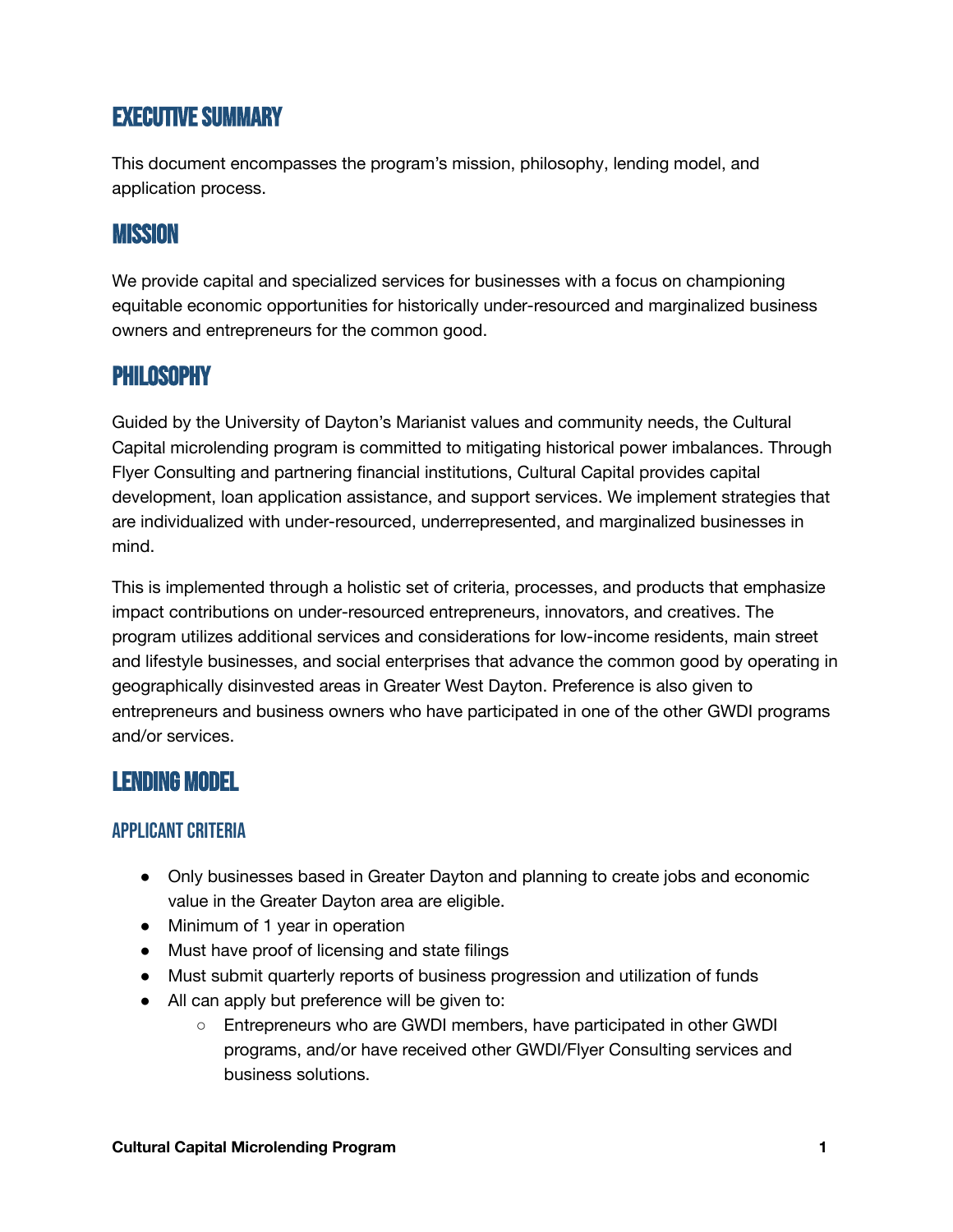- Entrepreneurs from historically underrepresented, under-resourced, or marginalized backgrounds.
- Businesses and ventures that operate within or benefit Greater West Dayton neighborhoods and/or are founded by entrepreneurs from Greater West Dayton.
- Businesses whose mission aligns with Flyer Consulting's mission and the values of the University of Dayton.
- The program is not geared towards a specific industry.
- Evaluated based on the mission of the borrower, the management team, value proposition, financial projections, operating strengths, and market conditions to be explained in more depth below.

#### Loan Types

Loans can be used for operating costs, working capital, new equipment, website or app development, technology integration, and marketing campaigns, hiring staff including UD interns, etc. The loan cannot be used to pay off other pre-existing debt directly.

#### **AVERAGE LOAN SIZE**

Flyer Consulting will disburse GWDI microloans to approved borrowers ranging on average between \$5,000-\$15,000, but also as small as \$500 depending on borrower needs and evaluation.

#### **TIME PERIOD**

The duration of the loan will be individualized to the specific needs of the business, loan type, and risk profile, but the time period will typically be 12-48 months. There will be no early repayment penalties to borrowers that pay the loan in full prior to the stated maturation date. Deferment of initial payments will be considered on a case-by-case basis.

#### Interest Rates

The interest rates of the borrower will be determined based on the loan type, duration of the loan, and risk profile, but the interest rates will remain near prime interest rates and not exceed prime plus 1.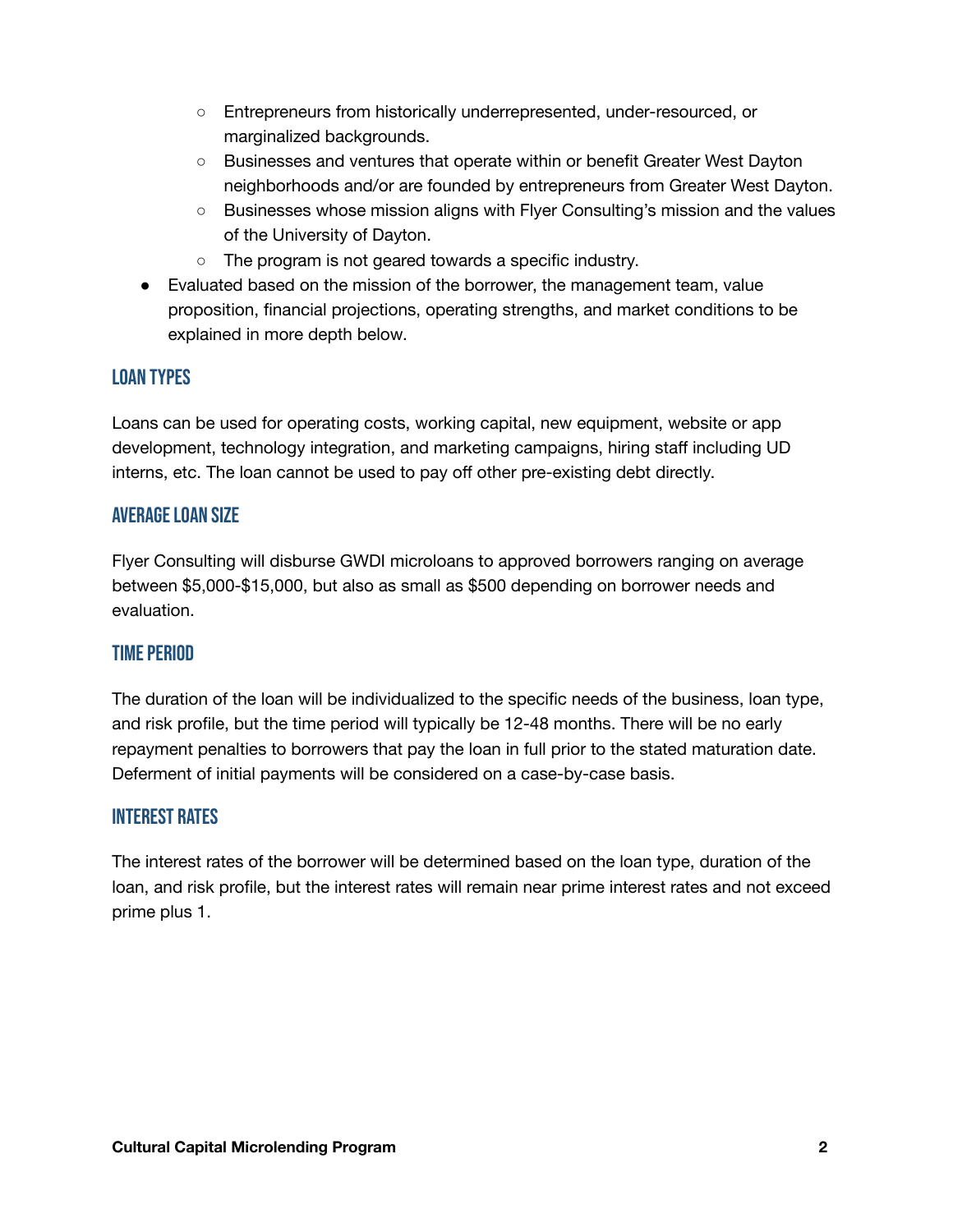### **ASSESSMENT PROCESS**

Flyer Consulting will be using a standardized evaluation process based on internally created templates. This evaluation will center around the 3 P's of Credit. Our 3 P's have been developed with the influence of traditional credit models and other microlending programs. The goal of this program is to provide funding and support services for entrepreneurs who may be unable to receive funds from a traditional source. Rather than strictly relying on traditional evaluation criteria, Flyer Consulting will emphasize the Passion, Persistence, and Planning of each applicant.

#### ● **Passion**

- Assesses the entrepreneur's enthusiasm for their business, community, and repayment of the loan.
- Applicants must demonstrate their ability to align with the Triple Bottom Line framework assessing work through social, environmental, and/or financial success.
- **Persistence**
	- Applicants must demonstrate dedication to the continued success of their business and the communities in which they operate.
	- Flyer Consulting expects applicants to show entrepreneurial grit as well as the commitment to their business and the repayment of their loan.

#### ● **Planning**

- Applicants must demonstrate a clear vision of how to execute and sustain their business idea.
- $\circ$  We recognize the importance of a lendee being in the position to make loan payments and have a strong plan for the use of the loan.

#### Requested Documents\*

Documents that will be requested upon completion of the application include:

- Business or Expansion Plan
- 3 Year Historical Financial Statements
- Employee Information
- Tax Returns
- Legal Documents including licensing and state filings, Copies of Identification (Driver's License, etc.)

\*If business was started less than 3 years ago, please provide as much information as possible.